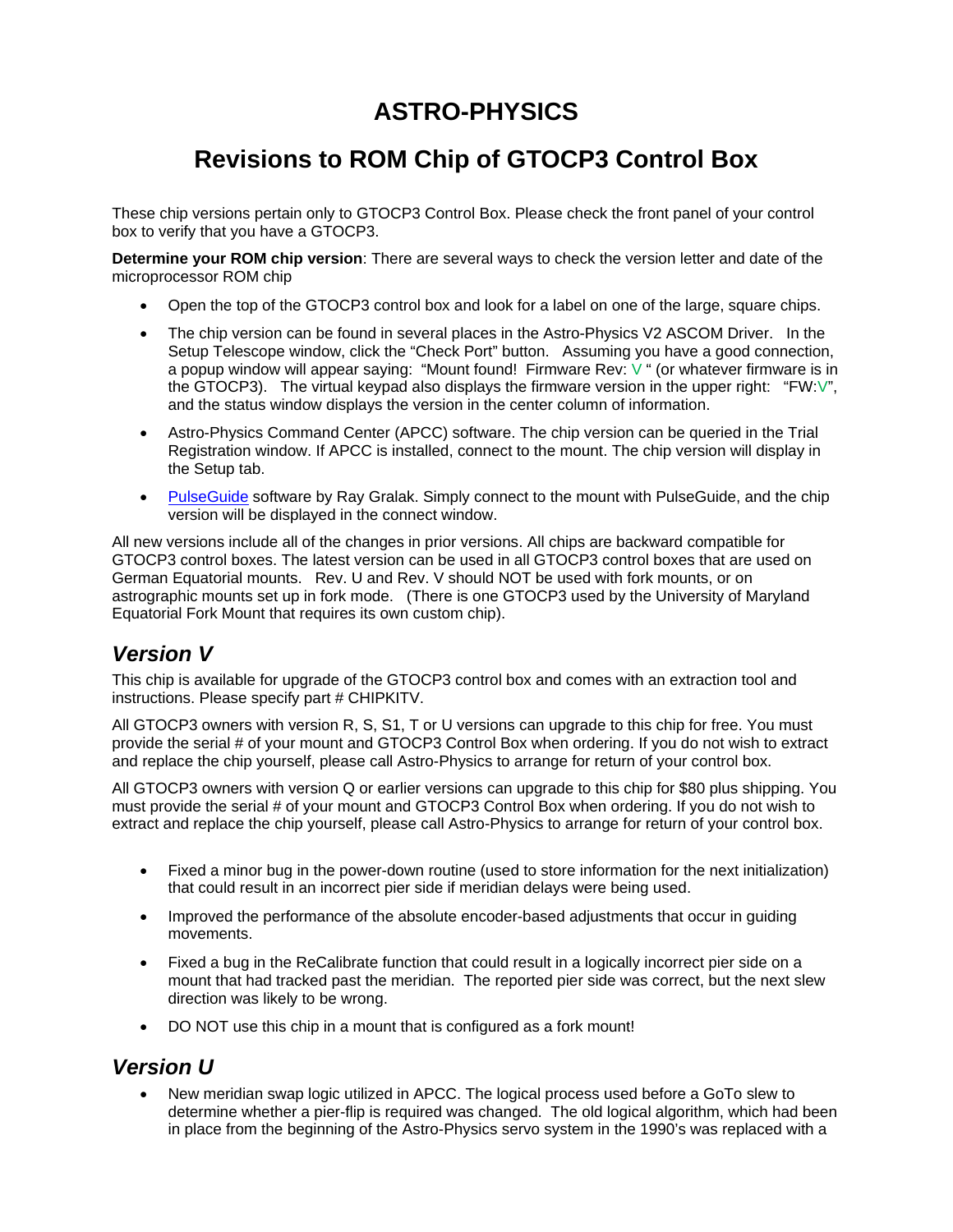more efficient algorithm that solved several issues with APCC and other external software and also fixed an internal issue with long slews involving RA changes greater than 12 hours.

- Fixed bug to prevent repeating previous command on the GTOCP3's lower COM port from executing when a fault character, "X", "Y", or "Z", is transmitted by the servo. The three fault characters should stop all further servo activity as a safety measure. The lower COM port, however, had been echoing its last command after any fault character transmission which could cause a problem, depending on the last command in the queue.
- Modify time overflow to iterate the date at the 24/0 rollover. Mounts that were left powered but were parked in a dormant state were not iterating the date at the rollover from 23:59:59 to 0:00:00 until reactivated with servo time commands. If several days had passed, this could be problematic for external software.
- DO NOT use this chip in a mount that is configured as a fork mount!

#### *Version T*

- Added functionality for GTOAE box, including new commands.
- Added safety timer (also called a "Park Timer). This is a countdown timer that puts the mount into a parked state once the timer counts down to zero. Software can be configured to reset this timer at defined intervals to protect the mount from an external computer-related problem. For example: The timer can be set to expire in 2 minutes, and can be reset by the computer software every minute. As long as the computer and the COMs are functioning properly, the timer will be reset every minute, and the 2 minute countdown will never expire. However, if the computer crashes, the reset will not occur, and the mount will park at the end of the 2 minute countdown preventing an eventual pier crash.
- Meridian Delay no longer requires calibration before accepting command.
- Invoke King Rate
- Added commands that utilize Hour Angle (HA) coordinates (along with Declination coordinates) to supplement and complement normal RA and Dec coordinates. Hour Angle is converted to RA inside the GTOCP3 which minimizes timing errors. Hour Angle compliments RA in this way:
	- On a tracking mount, RA remains constant while HA changes with time. RA coordinates are the appropriate choice for normal astronomy.
	- On a stopped mount, HA remains constant while RA changes with time. HA coordinates are the appropriate choice for parking, terrestrial viewing and pointing recovery.
	- As with RA coordinates, HA coordinates can be used in GoTo slews, Syncs and ReCalibrates.
- Default/power up guide rate is 1.0x, not 0.5x
- Above hour (LST or meridian) calculation improved. The new calculation algorithm is more accurate by  $> 10x$
- Fixed bug in time roll-over from 23:59:59 to 0:00:00, Dec 31st rolls over to 1/1/, Feb 28 rolls over on all but leap years.

#### *Version S1*

 Fixed bug in Rev S that disabled encoder corrections. This bug only affected 3600GTOPE owners and the first few 1600GTO owners until their Rev T chips were ready.

### *Version S*

Added functions that are utilized in Astro-Physics Command Center (APCC) software.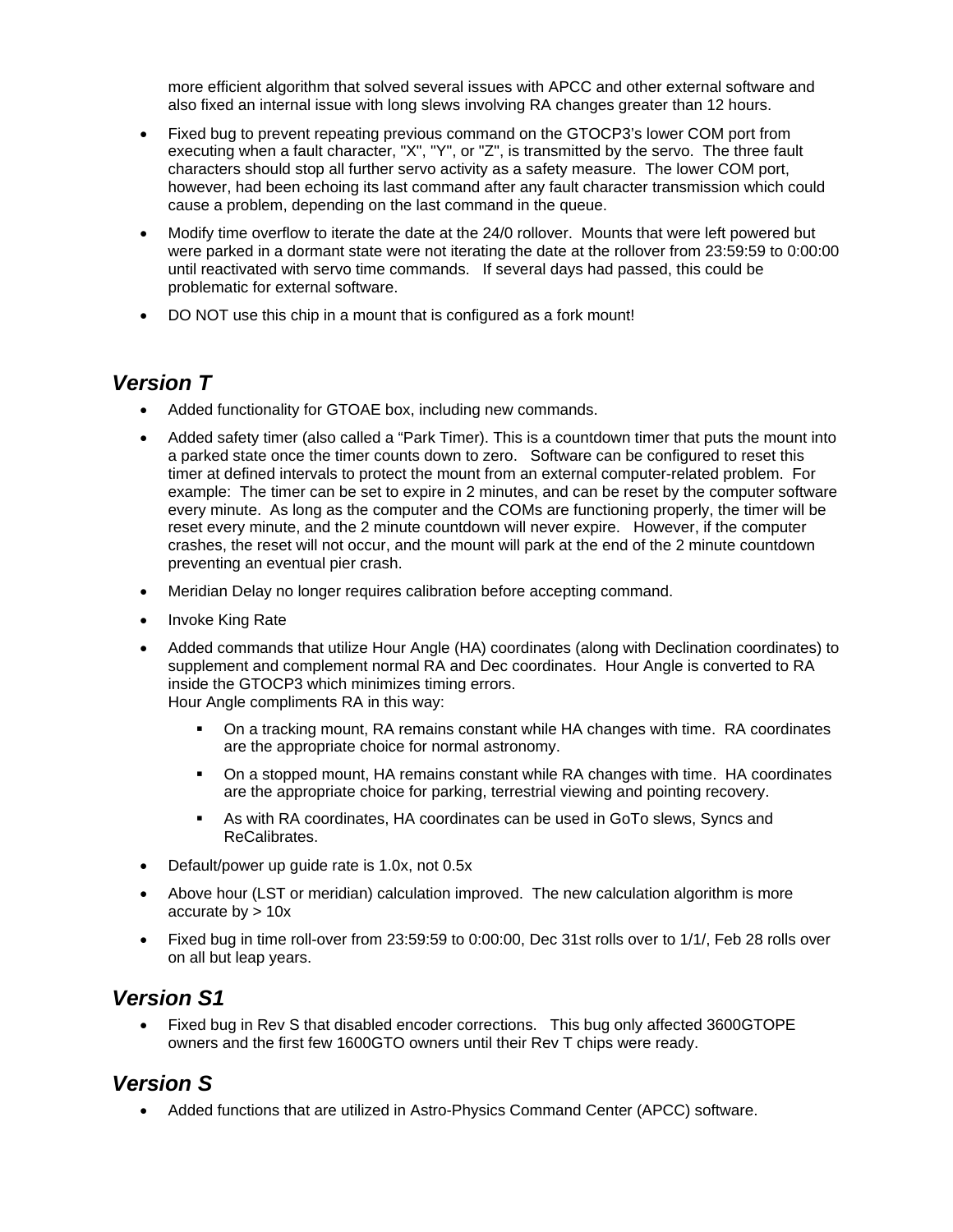Corrected inconsistency in the mathematical sign (+ or -) applied to the relative variable tracking rates between hemispheres. Southern hemisphere now operates same way as the northern hemisphere. This bug existed in all versions of GTOCP3,

## *Version R*

- Provide support for the GTOELS control box provided with the 3600GTOPE German Equatorial Mounts. Includes commands for the Precision Encoder of the 3600GTOPE and the optional limit/home switches.
- Corrected bug that caused intermittent audible click heard from the motors when external software communicated with lower COMM port of GTOCP3. This issue was present in all prior versions of GTOCP3 firmware.

# *Version Q*

 Southern hemisphere bug: Corrected bug in LST (local sidereal time, also known as above hour or meridian time) calculation that causes the LST to be computed about 4 minutes ahead (about 1 solar day equivalent) when time zone plus local time is a negative number. Bug shows up in southern hemisphere when parking in Park 1 position with a negative time zone when local time plus time zone is less than zero. Bug has been in place in all prior firmware versions.

### *Version P*

 Corrected bug that affected OEM equatorial fork mounts only. Bug introduced in rev N while attempting to fix another problem. Description of bug: When mount tracks through zero hour, next go-to will likely slew 360 degrees in RA if new position is NOT on the other side of the zero hour.

# *Version O*

 The change to this version only applies to the slew speed of the 3600GTO mount. Rev O reduces the slew rates of the 3600GTO by half (0.500), allowing the 3600GTO to slew quieter and smoother. We call this "slew scaling." In the 3600GTO, the command for 600x will give you 300x, 900x is really 450x, and 1200x is really 600x. A user with a mount other than the 3600GTO gains nothing and loses nothing by changing to Rev O.

The control box with serial #CP3-0792 was shipped with the original 3600GTO prototype (known at that time as Mach4GTO or informally as the "Big One"). If the "O" chip version is installed in this control box, it will function the same as the original chip. It will not slew at the slower speeds. This is because there is another setting in the control box that must change in order for the "slew scaling" to occur.

### *Version N*

 Corrected bug that affected OEM equatorial fork mounts only: corrected bug in fork mode that rotates mount 360 degrees on "go-to" following above hour passing the 12 hour mark.

### *Version M*

 This version was developed so that we could use a new lead-free focus motor driver in the control box. The prior focus motor driver could not be obtained in a lead-free version. This version can also control earlier versions of the lead-free focus motor driver.

### *Version L*

 Corrected bug that relates to the few Mathis Instruments fork mounts with the I and J chips. If a glitch occurred during power down, there was a possibility that the stored PEM data would be out of phase with the worm position.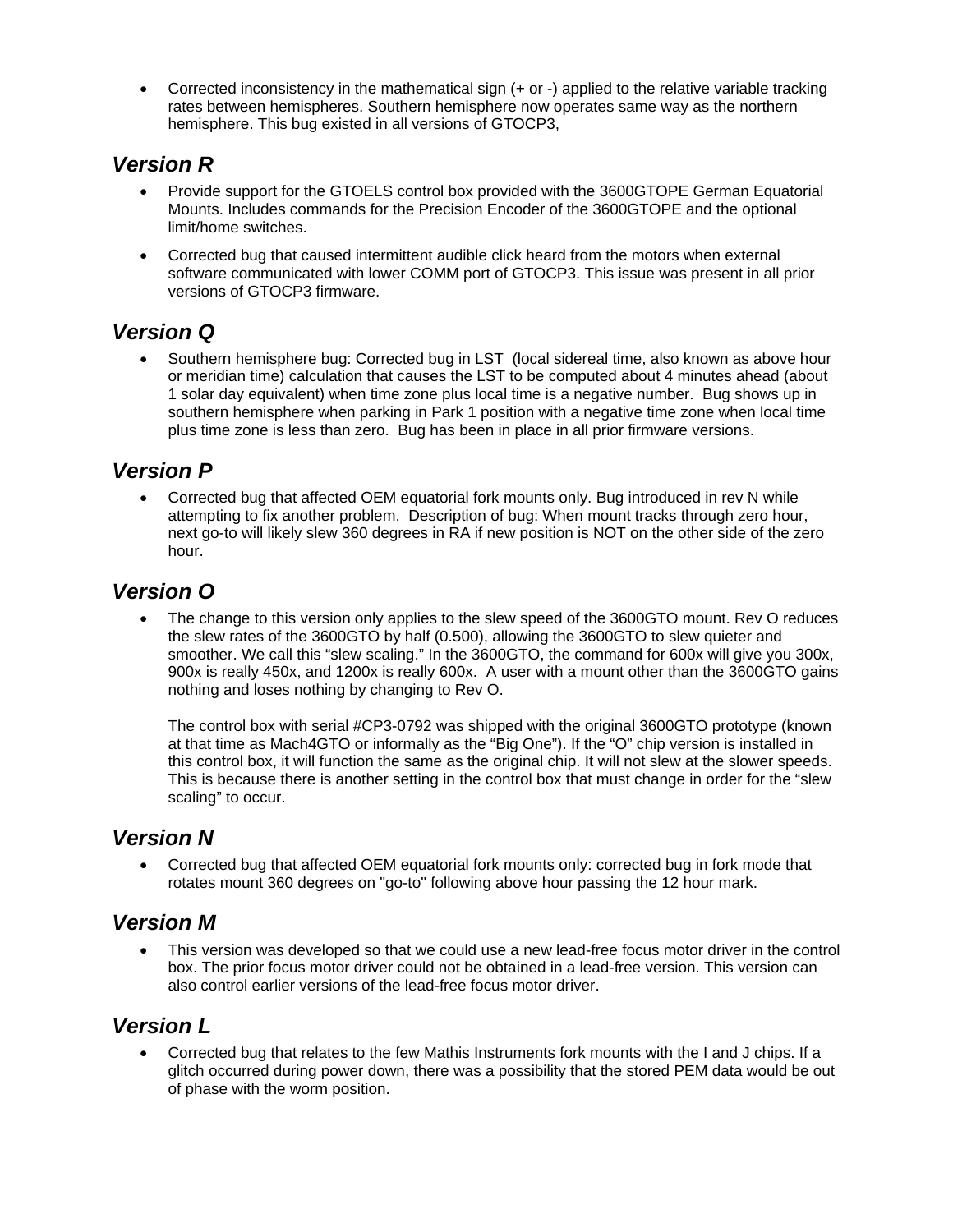# *Version K*

This version number was not used to avoid confusion with the GTOCP1 and GTOCP2 chip versions.

# *Version J*

 PEM playback is disabled during slew to avoid small arc second pointing errors with PEM playback turned on.

### *Version I*

This version started shipping 05-17-05.

- Variable Slew Rate supported with new command: :Rs xxxx#
- Default value of RA backlash set to zero. Was previously 00:00:15 (same as 00\*03:50), but never discovered because, in the early days, the keypad was always used to start the mount and it always sent the correct zero values. The error in the default value of RA caused a problem when the mount was used to start the system (EXT command is used). If the  $3<sup>rd</sup>$  party software does not set RA backlash to zero, the incorrect default value would be used. This could cause strange motion in certain circumstances.
- Corrected interactions of backlash with PEM and smaller  $\left\langle \langle 1 \rangle \right\rangle$  tracking rates.
- Autoguide port always runs on most recent guide rate, never on centering rate.
- COMM Port buffering changed, each port has non-interruptible circular buffer. RX strings copies into original buffer prior to parsing. Should eliminate "timeouts".
- DEC park error fixed.
- Corrected potential keypad N-S-E-W button lockups w/ PEM. Previously, while making small movement corrections with TheSky (with PEM enabled), the mount would not think that it had reached its destination. This caused the keypad to ignore N-S-E-W commands.
- Brownout detect turned ON during chip programming. This eliminates potential future corruption of mount characteristic information. Corruption, which can occur after months or years of use, can cause major performance problems including tracking rate.

### *Version H*

 This is the same as version G with the addition of a no meridian feature required by OEM fork mounts. These were shipped only with fork mounts.

# *Versions F& G*

Version F was shipped with only 12 mounts from 05-26-04 to 6-08-04. Version G chips were provided to all of those customers to replace the F chip. Mounts shipped between 06-22-04 and 04-11-05 contained G chips.

Corrected bug with time overflow from 23:59:59 to 0:00:00. The calendar day is also updated.

#### **New commands:**

- Gets the current calendar day : GC#
- Command motion for xxx milliseconds in the direction specified at the currently selected guide rate :Mnxxx# :Msxxx# :Mexxx# :Mwxxx#
- Sets the centering rate for the N-S-E-W buttons to xxx :Rcxxx#
- Selects the tracking rate in the RA axis to xxx.xxx  $\cdot$  :RR sxxx.xxxx#
- Selects the tracking rate in the Dec axis to xxx.xxxx : RD sxxx.xxxx#
- Default command for an equatorial fork mount, which eliminates the meridian flip :FM#
- **•** Default command for A German equatorial mount that includes the meridian flip  $:= E M#$